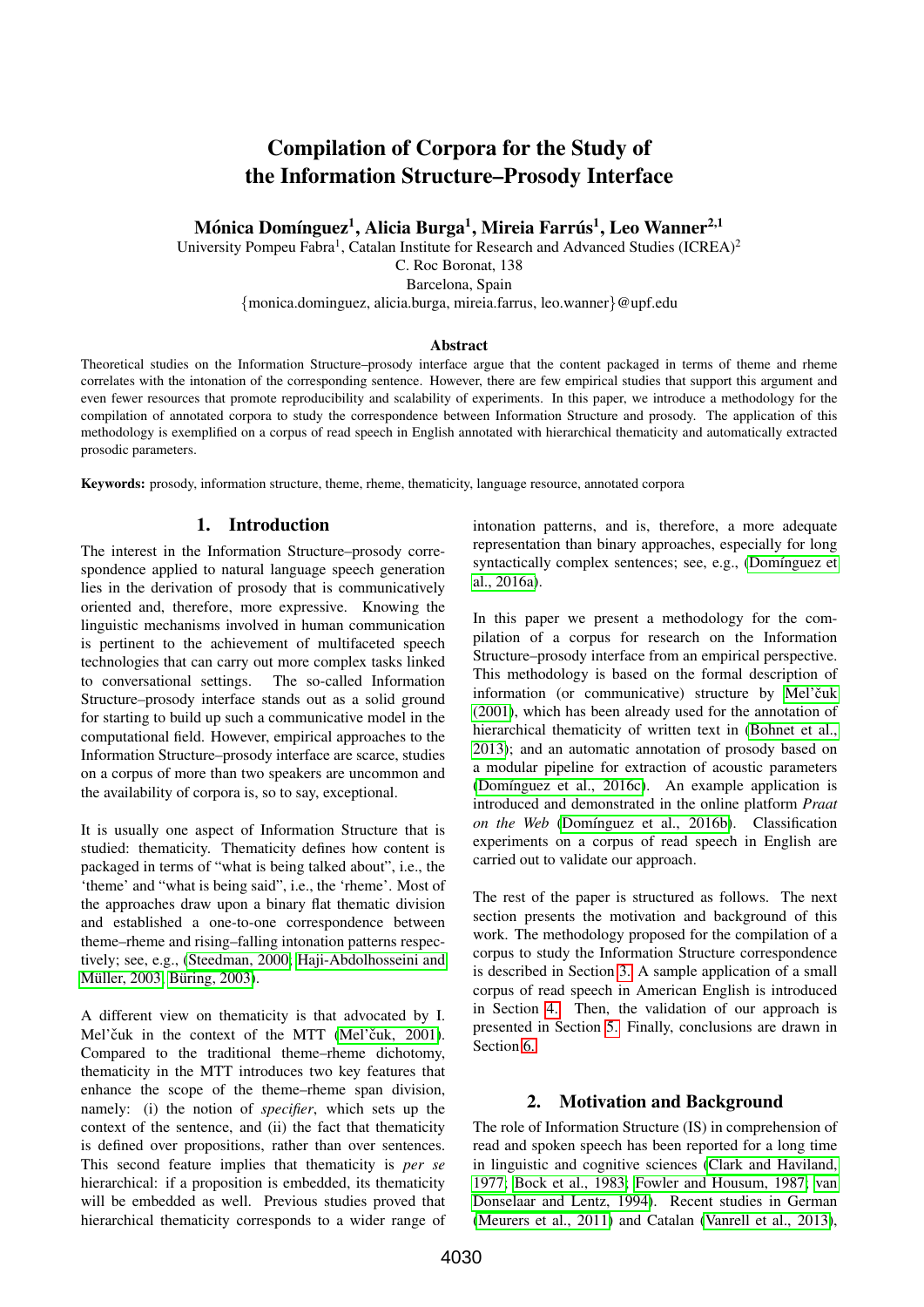for example, show that characteristic intonation patterns that make a distinction between theme and rheme spans contribute to a better understanding of the message.

The relationship between Information Structure and intonation had been discussed even before the Tones and Breaks Index (ToBI) [\(Silverman et al., 1992\)](#page-5-14) was agreed upon as a convention to represent intonation cues. [\(Beckman](#page-5-15) [and Pierrehumbert, 1986\)](#page-5-15) suggest that the characteristic bitonals for theme and rheme are rising  $(L^* + H)$  and falling (H+L\*), respectively. [\(Steedman, 2000\)](#page-5-0) proposes a question–answer setting for the identification of theme and rheme and builds upon Beckman's assumption to hypothesize on complete intonation patterns for theme  $(L^*+H LH\%)$  and rheme  $(H^* LL\%)$ .

Some attempts have been made on exploring additional aspects of prosody, apart from ToBI contours, in connection with Information Structure. These studies are, as a rule, restricted to one prosodic element in isolation; see, e.g. [\(Calhoun, 2010\)](#page-5-16) on rhythm (or, rather, 'metrical structure', as the author defines it); [\(Xu, 1999\)](#page-5-17) on F0 alignment and  $(Féry, 2013)$  on prominence and phrasing.

With respect to empirical studies, the intonation of thematicity<sup>[1](#page-1-1)</sup> is studied in German using one speaker [\(Baumann, 2012\)](#page-5-19). (Féry and Kügler, 2008) study the process of tonal scaling on a corpus of German consisting of eighteen speakers and 2,277 sentences of the same syntactic structure with a varying number of constituents, word order and theme–rheme structure.

All of these studies coincide in that: (i) they analyze only one aspect of prosody, mostly intonation (the variation of F0); and (ii) their representation of binary thematicity is not formalized as required in computational linguistics.

# 3. Methodology

<span id="page-1-0"></span>This paper envisages the compilation of corpora to study the Information Structure–prosody interface from a methodological perspective based on the formal representations of hierarchical thematicity as described by Mel'čuk [\(2001\)](#page-5-3) and the annotation guidelines established in [\(Bohnet](#page-5-5) [et al., 2013\)](#page-5-5). The proposed methodology aims to facilitate the following goals:

- to compile large amounts of data from different registers and languages;
- to analyze the hierarchical thematicity–prosody correspondence in human speech using corpus-driven approaches;
- to explore a parametric representation of prosodic elements in its relationship to Information Structure.

Such a methodology addresses two main research issues in this field: (i) the lack of empirical analysis of the IS–prosody correspondence; and (ii) testing of theories on the IS–prosody interface in corpus-based computational models. In order to address these two issues we propose a processing pipeline implemented in the online platform based on Praat [\(Boersma and Weenink, 2017\)](#page-5-24): *Praat on the Web* (Domínguez et al., [2](#page-1-2)016b).<sup>2</sup> This platform takes as the basic annotation file, a *TextGrid*, [3](#page-1-3) as in standard Praat, and allows scripting of subroutines on both audio and text input using a modular approach, which is not possible in standard Praat.

Figure [1](#page-2-0) sketches the pipeline for compilation of corpora to study the IS–prosody interface. The following input is required: (i) a speech (*wav*) file containing the prosodic information ('Pros') and; (ii) the corresponding text (*txt*) file annotated with thematicity ('IS') following the guidelines established in [\(Bohnet et al., 2013\)](#page-5-5). In module 1, the text is converted to TextGrid format adapting the original annotation to a specific organization into tiers based on the description of thematicity proposed by (Mel'čuk, 2001), as will be detailed in Section [3.1..](#page-1-4) Module 2 generates using Praat in-built functions two objects that are needed to extract prosodic information from speech: the pitch and intensity objects. Then, the annotation of prosodic and linguistic features is executed from modules 3 to 6 resulting in an annotated TextGrid with prosodic and thematicity features. Finally, the pipeline outputs a comma separated values (*csv*) file that can be fed to the validation stage to be analyzed by a statistics package or used as input for classification algorithms.

# <span id="page-1-4"></span>3.1. Annotation of Hierarchical Thematicity

The fact that thematicity, in Mel'čuk's view, is defined over propositions rather than sentences implies that thematicity is *per se* hierarchical, allows embeddedness and, thus, involves different levels of thematicity. For instance, a theme (T1) can be embedded in another theme or rheme (R1) span. Figure [2](#page-3-2) shows the levels of embeddedness in example  $(1)$ , where T1 $(P2)$ , for instance, is a level 2 theme that belongs to a level 2 proposition (P2) that is embedded in the main T1 span. As more than one thematicity span may exist within the same proposition, abbreviations include a number (e.g., 'SP1') that indicates the number of occurrences at each level (e.g., 'SP2' would be the second specifier in a specific thematicity level).

Guidelines for annotation of hierarchical thematicity were defined and tested in [\(Bohnet et al., 2013\)](#page-5-5) for the study and annotation of communicative structure in written text. In order to deal with spoken material, an adaptation of these guidelines must be carried out mostly in terms of format to fit in the requirements of the TextGrid format.

<span id="page-1-1"></span><sup>&</sup>lt;sup>1</sup>A number of other studies refer to thematicity with the term 'givenness'; see, e.g., [\(Schwarzschild, 1999\)](#page-5-21), and thus talk about 'given' and 'new' information [\(Chafe and Li, 1976;](#page-5-22) [Clark and](#page-5-8) [Haviland, 1977;](#page-5-8) [Brown, 1983\)](#page-5-23).

<span id="page-1-3"></span><span id="page-1-2"></span><sup>2</sup><http://kristina.taln.upf.edu/praatweb/>

<sup>&</sup>lt;sup>3</sup>A dedicated format of Praat for annotation of speech that maps a minimum of one tier to the whole time-stamp of the associated sound file.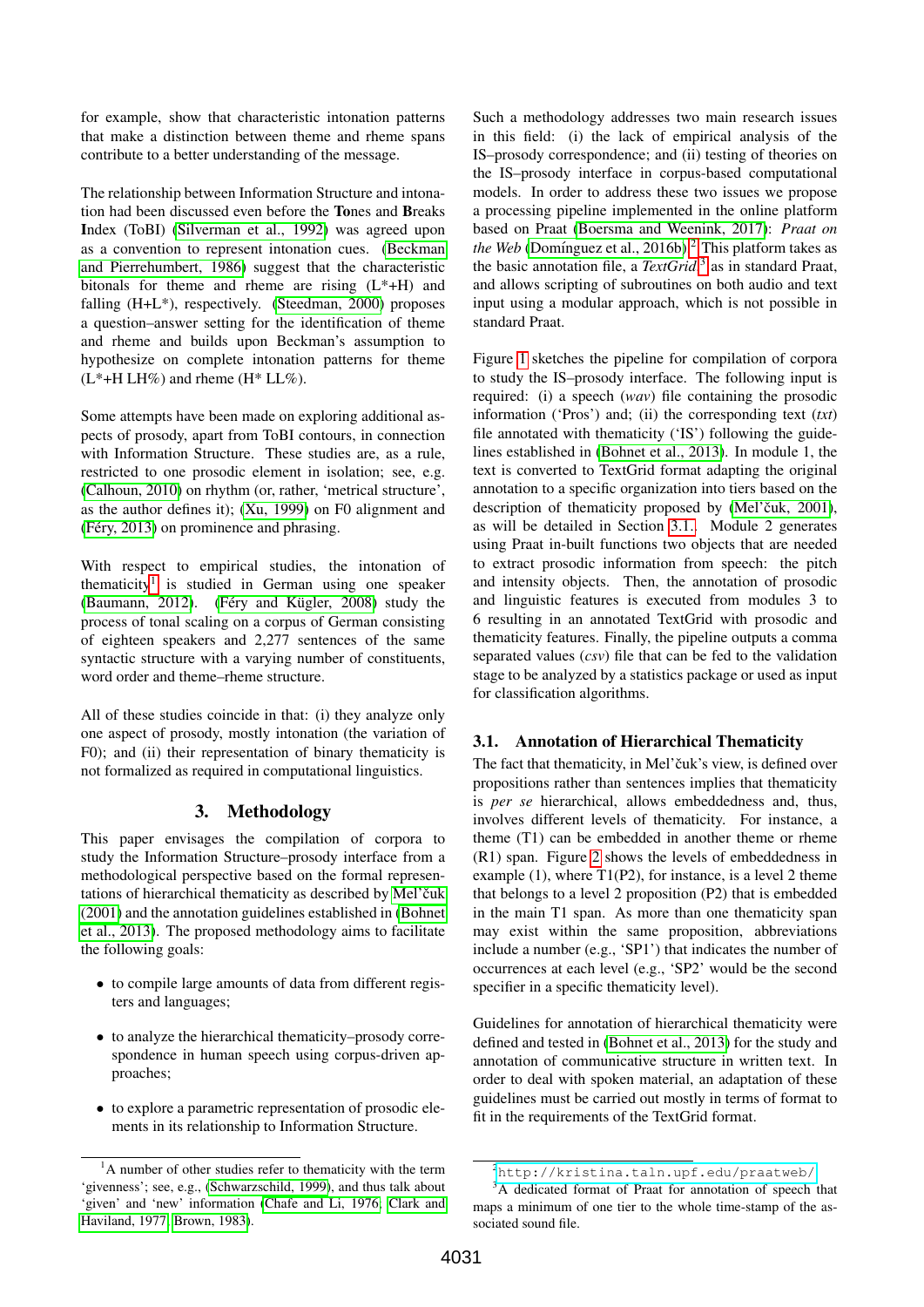<span id="page-2-0"></span>

Figure 1: Processing pipeline for IS-Prosody corpus compilation.

(1) [Men {[who]T1(P2) [have played hard all their lives]R1(P2)}P2]T1 [aren't about to change their habits]R1, [[he]T1(SP1) [says]R1(SP1)]SP1.

Example (1) shows a sentence annotated with thematicity following the guidelines established in [\(Bohnet et al.,](#page-5-5) [2013\)](#page-5-5). In this annotation, the main proposition (P1) is often not required for annotation, as it is assumed to be marked by the full stop signalling the end of the sentence. However, P1 is required in the TextGrid format, as it is the segment used for further computation of relative prosodic parameters, as will be introduced in the next section. Therefore, the proposed annotation includes two tiers for each level of representation: one for propositions (e.g., L1P) and one for thematicity labels (e.g., L1T).[4](#page-2-1) Figure [2](#page-3-2) presents the annotation of example (1) using the visualization tool available in Praat on the Web.

Within the processing pipeline, module 5 annotates linguistic features related to the communicative structure of the text, namely, the number of words in each span, the number of embedded spans it contains and the string of labels associated to that interval at the L1P level.

#### 3.1.1. Annotation of Prosody

Automatic extraction and computation of acoustic parameters is carried out using the extension of Praat for feature annotation and the automatic prosody tagger presented in (Domínguez et al., 2016b; Domínguez et al., 2016c).

Table [1](#page-2-2) shows the complete list of absolute and relative acoustic parameters (grouped by the three acoustic elements: F0, intensity, and rhythm), and abbreviations (within brackets) used in this paper.

Absolute values are extracted using different predetermined functions available in Praat. Normalized values relative to the whole sample are computed for each segment

Table 1: Prosodic parameters.

<span id="page-2-2"></span>

| Absolute Parameter                                                                                                           | <b>Relative Parameter</b>                                                  |
|------------------------------------------------------------------------------------------------------------------------------|----------------------------------------------------------------------------|
| mean $F0(F0)$<br>standard deviation F0 (std.F0)<br>minimum F0 (min.F0)                                                       | z-score $F0(z_F)$                                                          |
| maximum F0 (max.F0)                                                                                                          | time point of max. $F0$ (max $F0$ .t)                                      |
| mean intensity (int)<br>standard deviation intensity (std.int)<br>minimum intensity (min.int)<br>maximum intensity (max.int) | $z$ -score int $(z$ <sub>-int</sub> )<br>time point of min. Int (minInt.t) |
| duration (dur)<br>speech rate in words/sec (sr.w)<br>speech rate in syllables/sec (sr.s)                                     | z-score dur $(z_d)$<br>$z$ -score sr $(z$ <sub>-sr</sub> $)$               |

of analysis, usually a thematicity span (it may be another segment, e.g., a word). Normalized values for mean absolute values of F0, intensity and speech rate are computed using the 'z-score' normalization. Parameters referring to a time point are computed extracting the point of maximum F0 and minimum intensity respectively and calculating the relative time position in the span with a minmax score.

Minmax normalization is computed following the equation [1:](#page-2-3)

<span id="page-2-3"></span>
$$
minmax.t = \frac{x.t - min.t}{max.t - min.t}
$$
 (1)

where:

 $x.t = point in time where a peak or valley is located$ within an interval (e.g., word),

 $min.t = starting point in time of the corresponding in$ terval, and

 $max.t = ending point in time of the corresponding in$ terval.

<span id="page-2-1"></span><sup>&</sup>lt;sup>4</sup>The numbers of the levels are correlative indicating the order in the hierarchy: first  $(1)$ , second  $(2)$ , third  $(3)$ , etc.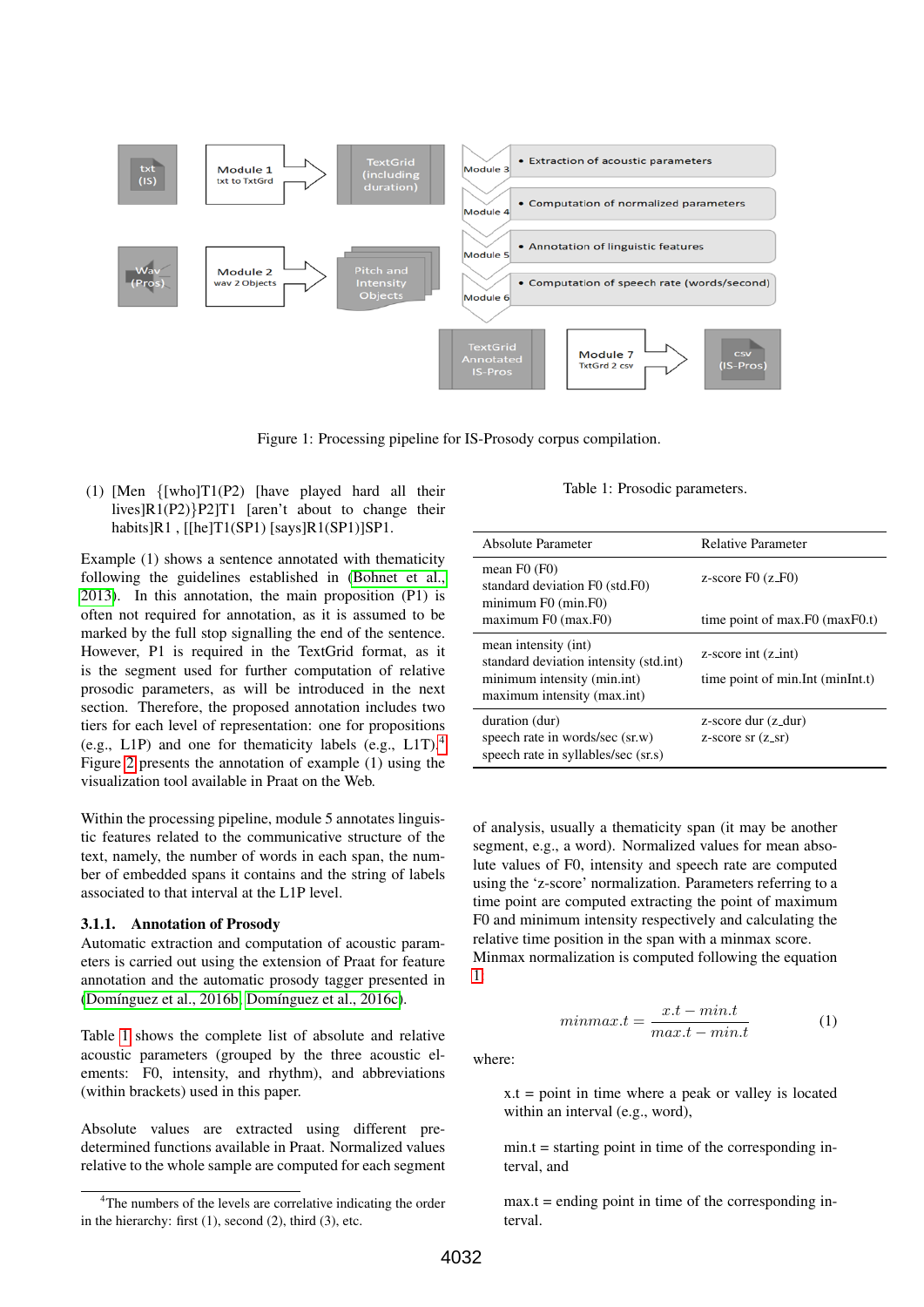<span id="page-3-2"></span>

Figure 2: Example of Hierarchical Thematicity visualization.

In the minmax normalization, the minimum value is the starting time of the interval, which is mapped to 0, and the maximum value is the ending time of the interval, which is mapped to 1. So, the entire range of time points is mapped to the range 0 to 1. This gives us an idea of the relative time location of the peak within a time segment (in this case a word). In other words, the computed minmax score provides information on the location of the F0 peak ('maxF0.t') and intensity valley ('minint.t'). Thus, if an F0 peak is located within the first half of the time span, it will have a score between 0 and 0.5, and if an intensity valley is located within the second half of the span, the score will be between 0.5 and 1.

# 4. Example of Application

<span id="page-3-0"></span>A selection of 109 isolated sentences from the Penn Treebank [\(Charniak and al., 2000\)](#page-5-25) (section of the Wall Street Journal) was made from the annotated material used in [\(Bohnet et al., 2013\)](#page-5-5). The corpus contains not only simple sentences, but also coordination, subordination and the combination of both. This varied syntactic composition is related to the representativeness of communicative structure in terms of: number of thematicity levels (up to three in the corpus); position of spans within the sentence and with respect to each other; and continuity or lack of continuity of spans (in particular, rheme spans can be discontinuous). The corpus has an average of fifteen words per sentence with a minimum of three words and a maximum of thirty. This selection of sentences was recorded in a professional studio by twelve native speakers of American English.

There is a balanced six-to-six distribution of male and female speakers. Participants are assigned an anonymous identifier with the format: *speaker (abbreviated as 'spk') – number (a correlative natural number) – gender ('f ' for female or 'm' for male)*, resulting in, e.g., 'spk1f'.

Two datasets are created extracting acoustic parameters from different segments (see Table [2\)](#page-3-3). Acoustic data from all twelve speakers is included in the sentence and thematicity span dataset (abbreviated as SSD and TSD,

<span id="page-3-3"></span>Table 2: Datasets derived from the corpus of read speech.

|                   | Acronym Dataset Name                                     |          | Speakers Attributes Instances Classes |                |    |
|-------------------|----------------------------------------------------------|----------|---------------------------------------|----------------|----|
| <b>SSD</b><br>TSD | Sentence Span Dataset<br><b>Thematicity Span Dataset</b> | 12<br>12 | 14                                    | 1.308<br>6.036 | 31 |
|                   |                                                          |          |                                       |                |    |

respectively). The main difference between these two datasets is that in SSD the segments are sentences and the classes to be predicted account for the L1 thematicity of each sentence, whereas in TSD the segments are thematicity spans with their corresponding labels assigned to them.

# 5. Validation Experiments

<span id="page-3-1"></span>Classification experiments are carried out using the Weka 3.8 Workbench [\(Hall et al., 2009\)](#page-5-26). A bagging classifier with RepTree is using as classifier with a 10-fold cross-validation configuration. We set out to demonstrate the hypothesis that prosodic parameters are related to thematicity labels at the level of two different partitions: the sentence as a whole and each thematicity span. The objective of these experiments is to observe in isolation prosodic parameters and hierarchical thematicity in order to get a closer insight on their relationship. In these experiments, the correspondence of prosody and thematicity is put to test assuming a bidirectional relation between them, but acknowledging that both of them are dependent upon other linguistic phenomena.

## 5.1. Prediction of Labels within Thematicity Span

The TSD with all thematicity labels is used to perform the prediction of thematicity labels (a total of thirty-one distinct labels) using as attributes acoustic features and number of words in each span. The purpose of the experiment is to observe the correspondence between hierarchical thematicity and acoustic parameters using all speech samples in our corpus. A ZeroR classifier is used as baseline to evaluate and compare the level of improvement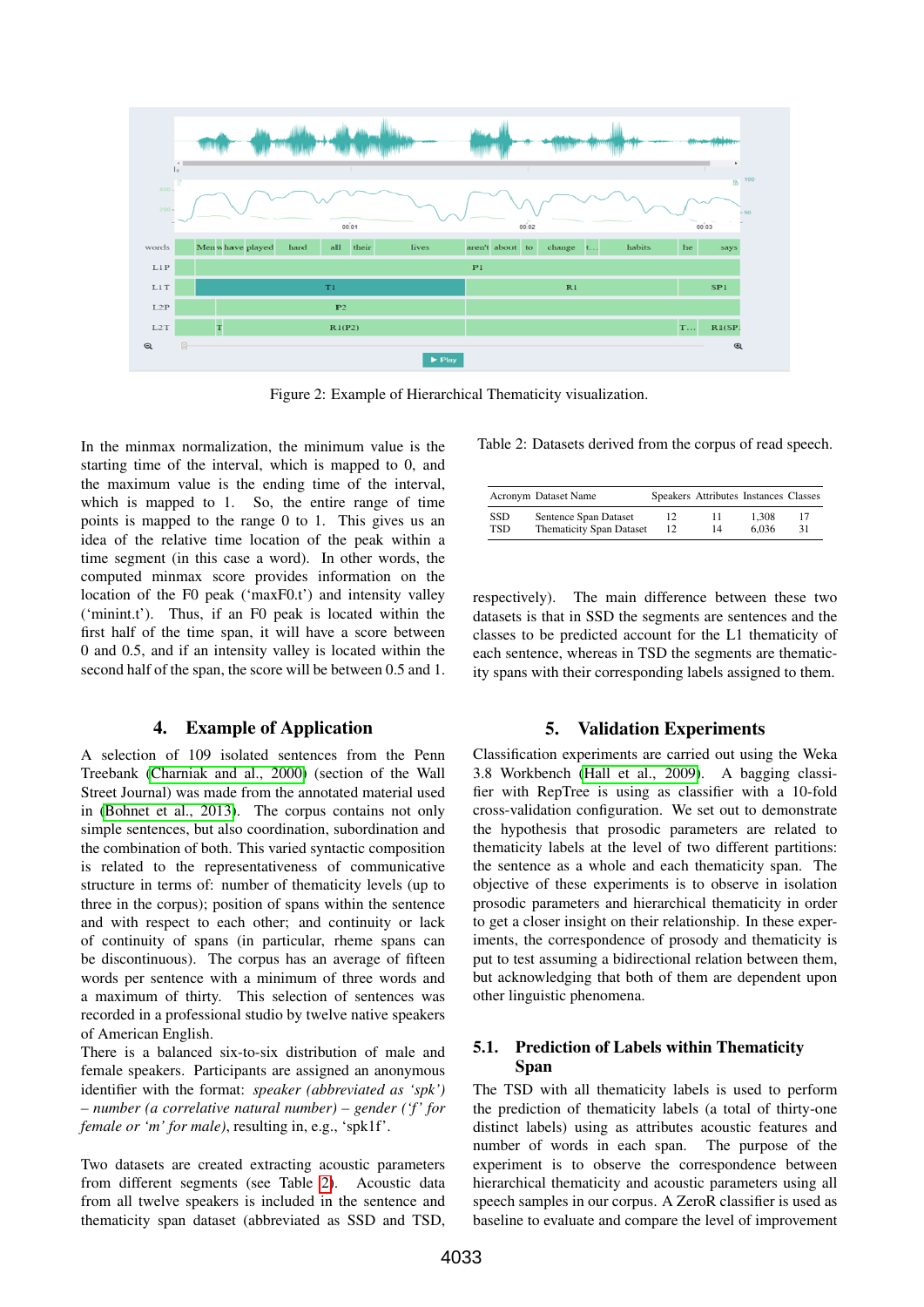to the bagging classifier. Table [3](#page-4-1) shows average precision (P), recall (R) and F-measure (F) results for the bagging classifier (Bag) and baseline (BL).

<span id="page-4-1"></span>Table 3: Absolute improvement classification results.

| Precision |  |  | Recall |  | F-Measure                                                                                            |  |  |  |
|-----------|--|--|--------|--|------------------------------------------------------------------------------------------------------|--|--|--|
| BL        |  |  |        |  | Bag AbsImp   BL Bag AbsImp   BL Bag AbsImp                                                           |  |  |  |
|           |  |  |        |  | TSD 0.05 0.71 0.66 0.22 0.71 0.49 0.08 0.70 0.62<br>SSD 0.29 0.73 0.44 0.54 0.75 0.21 0.38 0.74 0.36 |  |  |  |
|           |  |  |        |  |                                                                                                      |  |  |  |

#### 5.2. Prediction of labels in each sentence

A second experiment is carried out at the sentence level. For each sentence span, acoustic parameters are extracted to predict the thematicity label sequence at L1 using the SSD (a total of seventeen distinct labels are to be predicted). A simple rule classifier (ZeroR), based on a majority vote, is used as baseline. Classification with ZeroR shows a low precision  $(P=0.29)$  and F-measure (F=0.38) while recall is 0.54. Then, a bagging classifier is used and results show a considerable increase in all measures with an average absolute improvement over the baseline of P=+0.44 R=+0.19 and F=+0.36. Table [3](#page-4-1) reports precision, recall and F-measure results from this classification.

### 6. Conclusions and Future Work

<span id="page-4-0"></span>The contributions of this approach for the compilation of corpora to study the Information Structure–prosody interface are the following: (i) it is automatized to adapt to format requirements; (ii) it assumes a formal representation of thematicity to annotate text instead of the *ad hoc* perspective taken by traditional approaches; and (iii) it proposes the automatic extraction of prosodic cues related to three prosodic elements.

Resources for the automatic conversion of *txt* hierarchical thematicity to TextGrid format and from TextGrid format to *csv* format as well as *arff* files and pitch and intensity objects derived from the audio files used in the example application are made available in the authors' repository.[5](#page-4-2) The material from the example application described in this paper (despite its modest size) is the first annotated resource to study the correspondence in English between prosody and hierarchical thematicity as described by Mel'čuk (2001). Moreover, preliminary experiments (Domínguez et al., 2014; Domínguez et al., 2016a) already proved the adequateness of tripartite hierarchical thematicity over traditional binary approaches and its applicability to prosody enrichment in speech synthesis applications (Domínguez et al., 2017).

An automatic approach for the annotation of hierarchical thematicity based on syntactic dependencies is currently being looked into. This advance combined with the present methodology will foster empirically-grounded models to study the Information Structure–prosody interface and to allow the integration of communicatively-oriented approaches to speech technologies.

### 7. Acknowledgements

This work is part of the KRISTINA project, which has received funding from the *European Union's Horizon 2020 Research and Innovation Programme* under the Grant Agreement number H2020-RIA-645012. It has been also partly supported by the Spanish Ministry of Economy and Competitiveness under the María de Maeztu Unit of Excellence Programme (MDM-2015-0502), and the third author is partially funded by the *Ramón* y *Cajal* program.

<span id="page-4-2"></span> $5$ This material as well as the code of each module is available under a Creative Commons GNU v.3 License in the following repository: https://github.com/TalnUPF/compilationISpros/